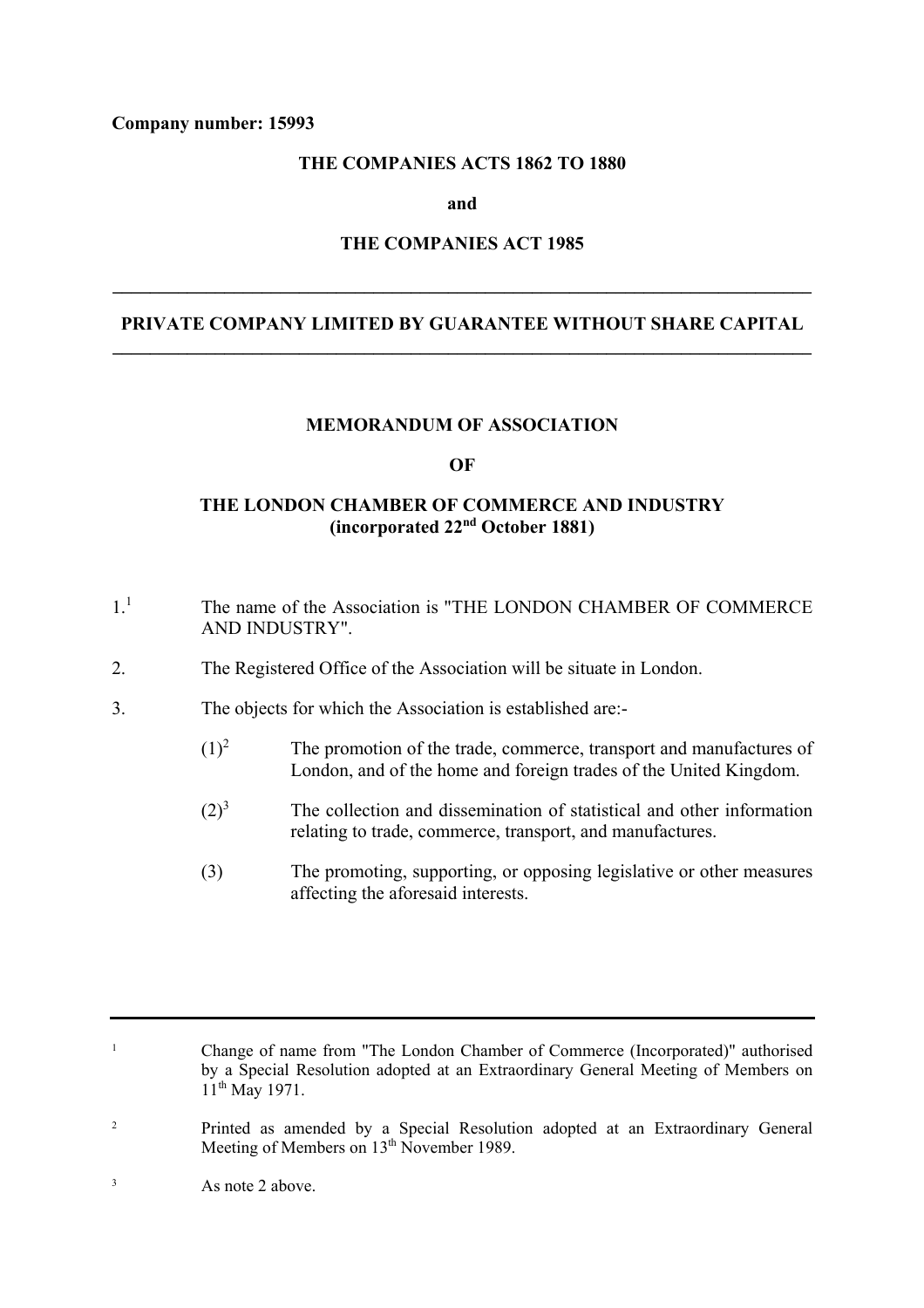- (4) The undertaking by arbitration the settlement of disputes, arising out of trade, commerce, or manufactures.
- $(4A)^1$  Without limiting any objects or powers which apart from this subparagraph would be implied:-
	- (i) The representation and expression of the views and opinions of its Members on commercial and industrial matters of all kinds.
	- (ii) The giving of advice and assistance to and the provision of services generally for Members of the Association.
	- (iii) The promotion, advancement and encouragement of education and training in relation to trade, commerce, transport or manufacture.
	- (iv) The establishment and maintenance of professional and social contacts with chambers of commerce and other organisations in all parts of the world whose objects are to promote trade, commerce, transport and manufacture.
	- (v) The collection and publishing of journals, magazines, books, computer programs and other works and publications and the production and marketing of films and other audio or visual aids which may seem directly or indirectly conducive to any of the objects of the Association.
	- (vi) The promotion and establishment of, and contribution to, exhibitions shows and displays which may be calculated directly or indirectly to benefit Members of the Association or to further any of the objects of the Association, and the financing of any such exhibition, show or display.
	- (vii) The entry into of agreements with other chambers of commerce and other bodies for the advancement of trade, commerce, transport and manufacture and the protection of traders and manufacturers.
	- (viii) The establishment and support, and the aid in the establishment and support, of any other associations whose objects may seem directly or indirectly conducive to any of the objects of the Association.
	- (ix) The carrying on of any other business or activity the object of which may seem directly or indirectly conducive to any of the objects of the Association.

1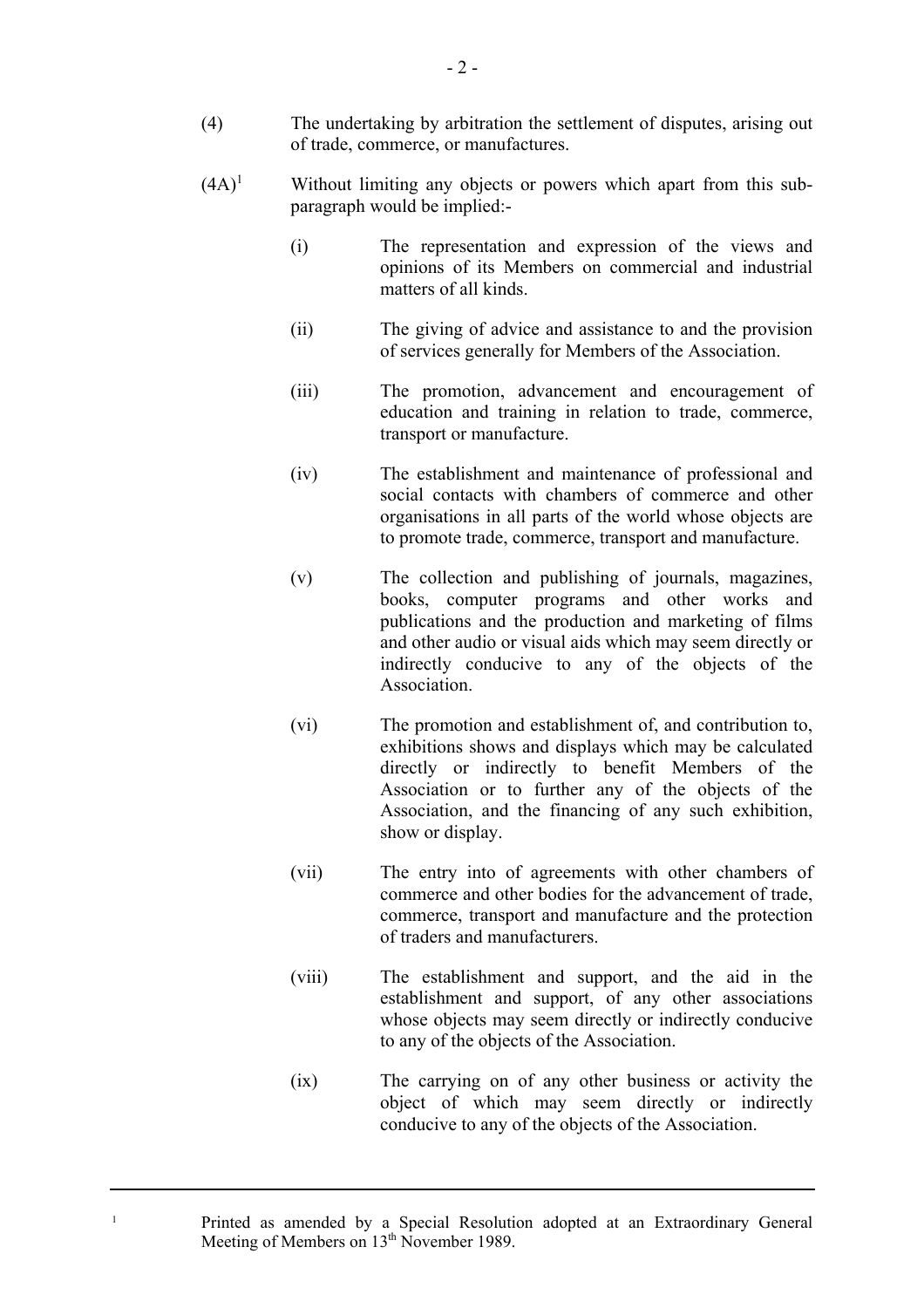- (x) Without prejudice to any express power of investment, the purchase of, subscription for or other acquisition of any shares, stocks or securities of any other company whose objects may seem directly or indirectly conducive to any of the objects of the Association and the dealing in such shares.
- (xi) The purchase or other acquisition of all or any part of the business, property and liabilities of any person, firm, company, institution, society or association carrying on any activity or business which may seem directly or indirectly conducive to any of the objects of the Association and the conduct and carrying on, or liquidation and winding up of any such activity or business.
- (xii) The entry into partnership or into any arrangements for joint working in business with any person, firm, company, institution, society or association carrying on or proposing to carry on any activity or business which may seem directly or indirectly conducive to any of the objects of the Association.
- (xiii) The amalgamation with any person, firm, company, institution, society or association carrying on any activity or business which may seem directly or indirectly conducive to any of the objects of the Association.
- (xiv) The purchase, taking on lease, exchange, hire or other acquisition and the holding for any estate or interest of any real or personal property and of any rights or privileges which the Association may consider necessary or convenient for the purposes of its activities.
- (xv) The sale, exchange, lease, disposal of, turning to account or other dealing with the whole or any part of the property rights or undertaking of the Association for such consideration as is expedient in the opinion of the Association.
- (xvi) The investment of the monies of the Association not immediately required for its purpose in or upon such investments and securities (including land of any tenure in any part of the world) in such manner as may be permitted by law and which the Association may consider expedient and the disposal or variation of any such investments or securities.
- (xvii) The borrowing or raising of money upon such terms as may be convenient with or without the giving of security.
- (xviii) The lending of money or granting of credit to such persons, firms or companies and on such terms as the Association may consider expedient.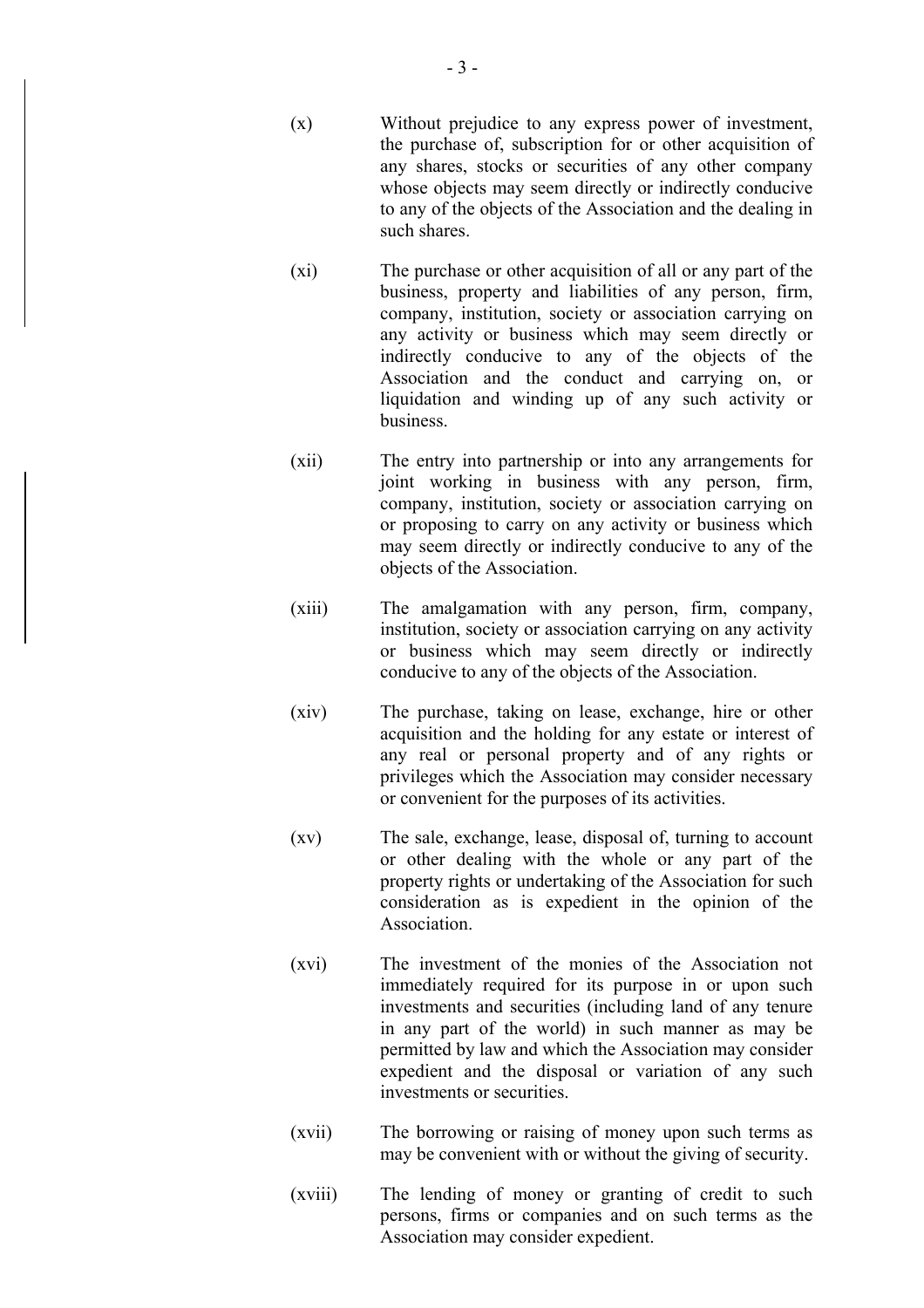- (xix) The standing as surety for, or the guaranteeing, supporting or securing (by indemnity, undertaking or otherwise) the performance of all or any of the obligations of, any person, firm or company whether by personal covenant or by mortgage, charge or lien upon the whole or any part of the undertaking, property and assets of the Association, both present and future, or by both such methods.
- (xx) Without prejudice to any express power of guarantee, the issuing of documents and the giving of guarantees and undertakings in relation to the import and export of goods into and out of the United Kingdom and other countries for any temporary purpose, in accordance with any International Conventions which may from time to time be ratified by Her Majesty's Government.
- (xxi) The conclusion of any arrangement with any government or other authority, international, supreme, municipal, local or otherwise, and the obtaining from any such government or authority any rights, concessions and privileges which may seem directly or indirectly conducive to any of the objects of the Association.
- (xxii) The remuneration in such manner as the Association may consider expedient of any person, firm or company rendering services to the Association.
- (xxiii) The granting of pensions, allowances, gratuities and bonuses to the officers, employees or ex-employees of the Association or of any company which is or was a subsidiary of the Association or the families or dependants of such persons and the making of payments towards insurance and the establishment and support or aid in the establishment and support of associations, institutions, clubs, funds, trusts and schemes which the Association may consider to be calculated to benefit such persons.
- (xxiv) The promotion, sponsoring, establishing, maintaining and acting as trustee of any schemes or funds for providing pensions or other benefits on retirement, death or disability for and in respect of any persons engaged in or connected directly or indirectly with United Kingdom trade, commerce, transport and manufacture and for and in respect of the employees of any such persons and the partners, directors and employees of any firms or companies so engaged or connected and the causing to be incorporated and purchasing or subscribing for and holding of shares, debentures, debenture stock or securities of or making loans to any company formed for the purpose of acting as manager, trustee or nominee in relation to any such scheme or schemes.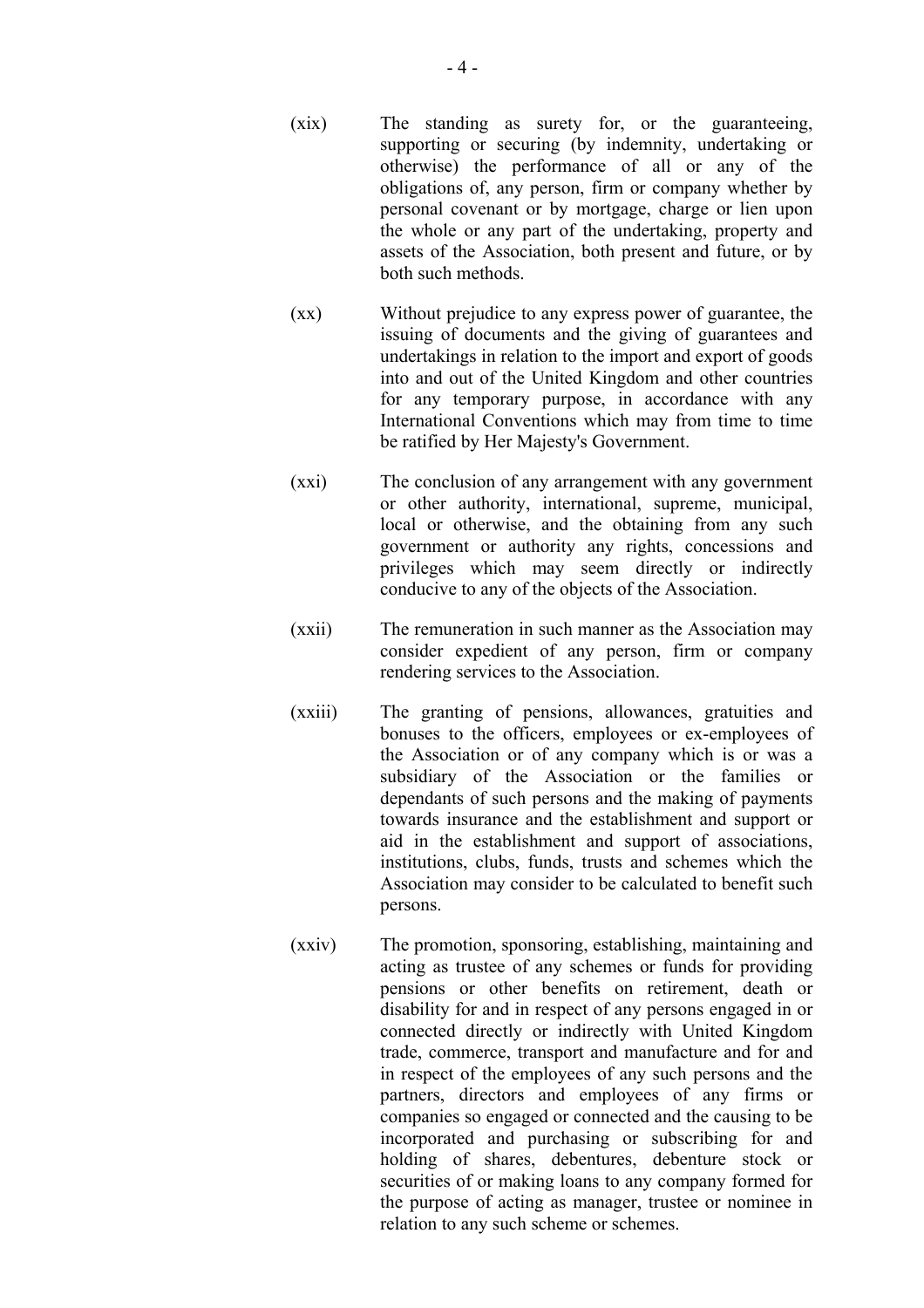- (xxv) The subscription or guarantee of money for charitable or benevolent objects or for any useful object of a public or general nature provided such objects seem directly or indirectly conducive to any of the objects of the Association.
- (xxvi) The undertaking and execution of any trusts, either gratuitously or otherwise, which may seem directly or indirectly conducive to any of the objects of the Association.
- (xxvii) The acceptance of any gift of property, whether subject to any special trust or not, for a purpose which seems directly or indirectly conducive to any of the objects of the Association.
- (xxviii) The taking of such steps by personal or written appeals, public meetings or otherwise, as may from time to time be deemed expedient for the purpose of procuring contributions to the funds of the Association, in the shape or donations, annual subscriptions or otherwise.
- (5) The doing of all such other things as may be conducive to the extension of trade, commerce, or manufactures, or incidental to the attainment of the above objects.
- 4. The Income and property of the Association whencesoever derived shall be applied solely towards the promotion of the object of the Association, as set forth in the Memorandum of Association, and no portion thereof shall be paid or transferred, directly or indirectly, by way of dividend, bonus or otherwise, howsoever, to the Members of the Association. Provided that nothing herein shall prevent the payment in good faith of remuneration to any officers, or servants of, or persons employed by the Association, or to any Member of the Association, or other person, in return for any services actually rendered to the Association.
- 5. The fourth paragraph of the Memorandum is a condition on which licence is granted by the Board of Trade to the Association in pursuance of section 23 of "The Companies Acts, 1867".
- 6. If any Member of the Association pays or receives any dividend, bonus, or other profit in contravention of the terms of the fourth paragraph of this Memorandum, his liability shall be unlimited.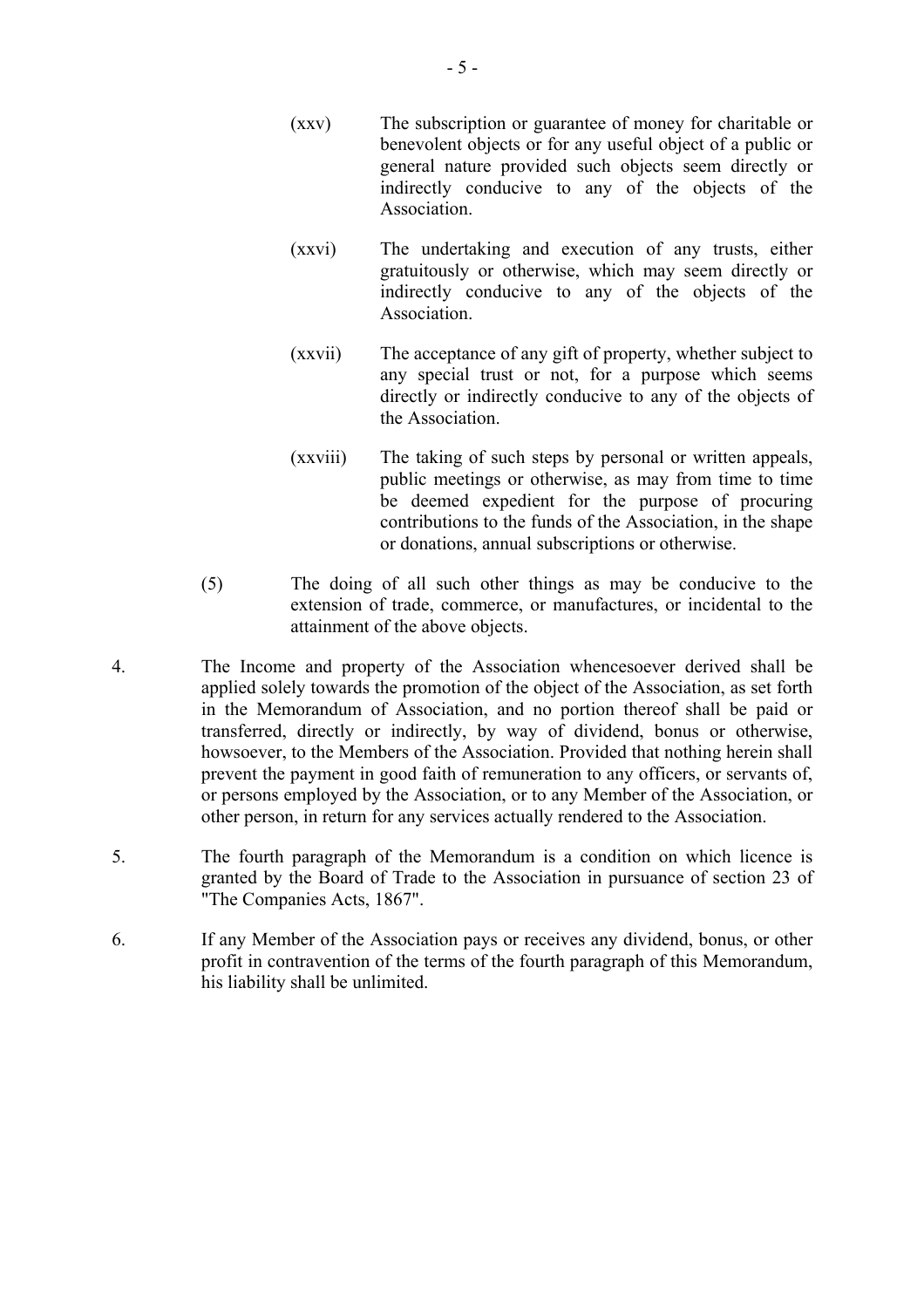- 7. Every Member of the Association undertakes to contribute to the Assets of the Association, in the event of the same being wound-up during the time that he is a Member, or within one year afterwards, for payment of the debts and liabilities of the Association contracted before the time at which he ceases to be a member, and of the costs, charges, and expenses of winding-up the same, and for the adjustment of the rights of the contributories amongst themselves, such amount as may be required, not exceeding five pounds, or in the case of his liability becoming unlimited, in the terms of the last preceding paragraph of this Memorandum, such other amount as may be required in pursuance of that paragraph.
- 8. If upon the winding-up or dissolution of the Association there remains, after the satisfaction of all its debts and liabilities, any property whatsoever, the same shall not be paid to or distributed among the Members of the Association, but shall be given or transferred to some other institution or institutions having objects similar to the objects of the Association, to be determined by the Members of the Association at or before the time of dissolution, or in default thereof by such Judge of the High Court of Justice as may have or acquire jurisdiction in the matter.